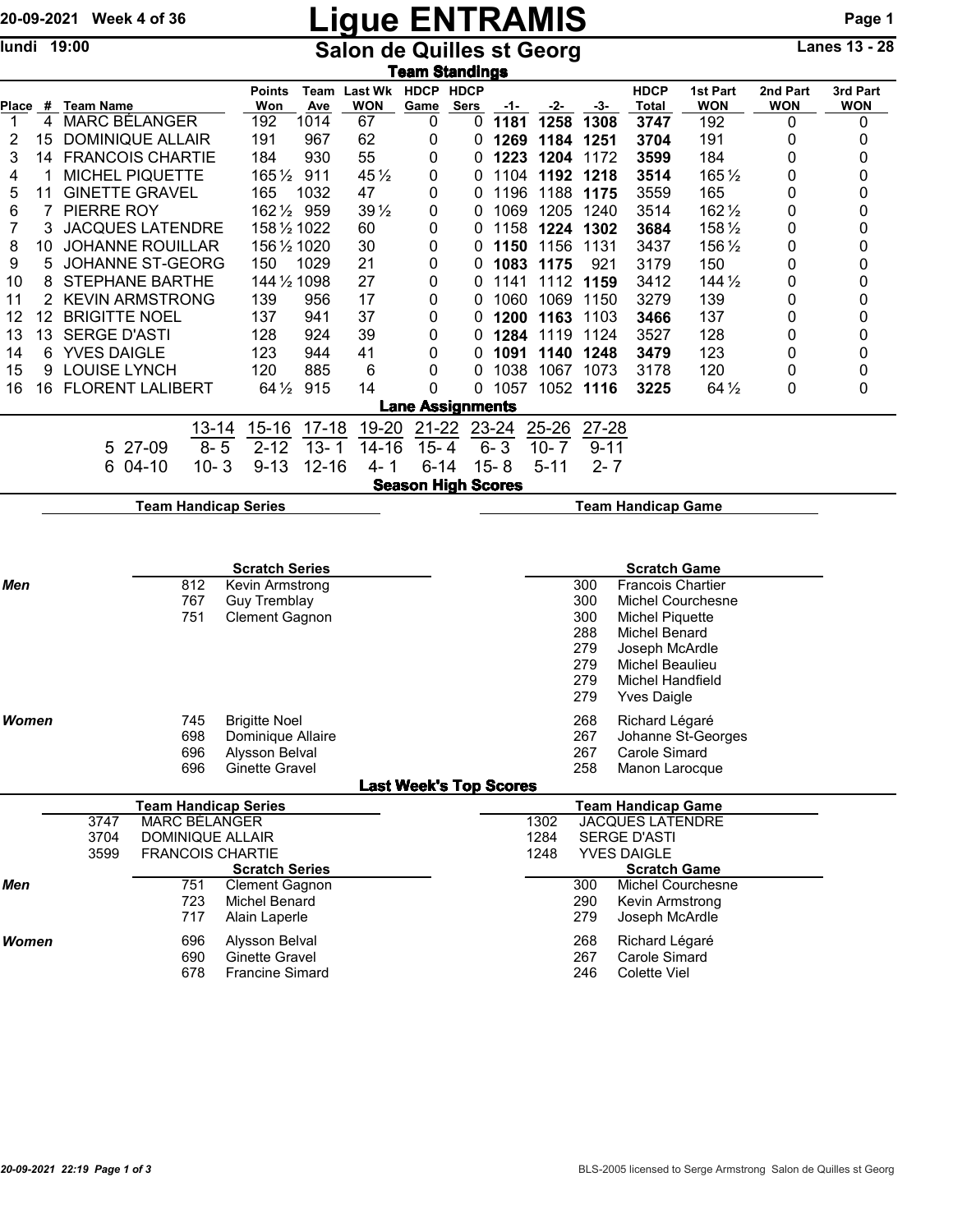**z** *Men* 

## 20-09-2021 Week 4 of 36 Ligue ENTRAMIS Page 2

|  |  | <b>Average List of Regular Team Members</b> |
|--|--|---------------------------------------------|
|  |  |                                             |

|                                           |                 | High<br>High |            |            |             |             |            |            | <b>Weekly Over Ave</b> |                                       |  |
|-------------------------------------------|-----------------|--------------|------------|------------|-------------|-------------|------------|------------|------------------------|---------------------------------------|--|
| Name                                      | <b>Pins Gms</b> |              | Ave        | Game       | <b>Sers</b> | -1-         | -2-        | -3-        | Total                  | Series Ave +/-                        |  |
| Kevin Armstrong                           | 3033            | 12           | 252        | 300        | 812         | 290         | 209        | 195        | 694                    | $694 - 777 = -83$                     |  |
| Guy Tremblay                              | 2868            | 12           | 239        | 269        | 767         | 216         | 200        | 269        | 685                    | $685 - 726 = -41$                     |  |
| Michel Beaulieu                           | 2773            | 12           | 231        | 279        | 733         | 214         | 225        | 238        | 677                    | $677 - 696 = -19$                     |  |
| <b>François Guy</b>                       | 1372            | 6            | 228        | 277        | 701         | a228        | a228       | a228       | 684                    | $684 - 684 = 0$                       |  |
| Stéphane Barthe                           | 1354            | 6            | 225        | 236        | 685         | a225        | a225       | a225       | 675                    | $675 - 675 = 0$                       |  |
| <b>Bruno Dupuis</b>                       | 2635            | 12           | 219        | 246        | 706         | 246         | 218        | 163        | 627                    | $627 - 669 = -42$                     |  |
| <b>Clement Gagnon</b>                     | 2635            | 12           | 219        | 279        | 751         | 279         | 257        | 215        | 751                    | $751 - 627 = 124$                     |  |
| Cedric Desjardins                         | 2632            | 12           | 219        | 258        | 701         | 192         | 218        | 177        | 587                    | $587 - 681 = -94$                     |  |
| Glenn Mc-Ardle                            | 2628            | 12           | 219        | 276        | 697         | 204         | 217        | 276        | 697                    | $697 - 642 = 55$                      |  |
| Henry Lynch                               | 2610            | 12           | 217        | 258        | 702         | 198         | 203        | 185        | 586                    | $586 - 672 = -86$                     |  |
| Jocelyn Couture                           | 2592            | 12           | 216        | 253        | 720         | 253         | 205        | 194        | 652                    | $652 - 645 = 7$                       |  |
| Michel Benard                             | 2582            | 12           | 215        | 288        | 723         | 288         | 204        | 231        | 723                    | $723 - 618 = 105$                     |  |
| <b>Michel Forest</b>                      | 2581            | 12           | 215        | 257        | 719         | 233         | 201        | 248        | 682                    | $682 - 633 = 49$                      |  |
| Alain Laperle                             | 2579            | 12           | 214        | 255        | 717         | 247         | 255        | 215        | 717                    | $717 - 618 = 99$                      |  |
| Serge Champagne                           | 2542            | 12           | 211        | 237        | 664         | 197         | 237        | 205        | 639                    | $639 - 633 = 6$                       |  |
| Denis Rivard                              | 635             | 3            | 211        | 236        | 635         | a211        | a211       | a211       | 633                    | $633 - 633 = 0$                       |  |
| <b>Michel Handfield</b>                   | 2523            | 12           | 210        | 279        | 659         | 217         | 198        | 237        | 652                    | $652 - 621 = 31$                      |  |
| André Brousseau                           | 2517            | 12           | 209        | 258        | 709         | 258         | 206        | 227        | 691                    | $691 - 606 = 85$                      |  |
| <b>Yves Daigle</b>                        | 2486            | 12           | 207        | 279        | 687         | 170         | 245        | 192        | 607                    | $607 - 624 = -17$                     |  |
| <b>Bernard St-Pierre</b>                  | 2462            | 12           | 205        | 258        | 666         | 180         | 253        | 176        | 609                    | $609 - 615 = -6$                      |  |
| <b>Claude Desaulniers</b>                 | 2457            | 12           | 204        | 259        | 672         | 197         | 216        | 259        | 672                    | $672 - 594 = 78$                      |  |
|                                           | 2454            | 12           | 204        | 245        | 694         |             |            | 229        | 567                    |                                       |  |
| Normand Gagnon                            |                 |              |            |            |             | 182         | 156        |            |                        | $567 - 627 = -60$<br>$665 - 585 = 80$ |  |
| Joseph McArdle                            | 1839            | 9            | 204        | 279        | 669         | 187         | 199        | 279        | 665                    |                                       |  |
| Michel Bernier                            | 1215            | 6            | 202        | 262        | 643         | 208         | 262        | 173        | 643                    | $643 - 570 = 73$                      |  |
| Michel JR Piquette                        | 1215            | 6            | 202        | 226        | 655         | a202        | a202       | a202       | 606                    | $606 - 606 = 0$<br>$646 - 564 = 82$   |  |
| Normand Durand                            | 1212            | 6            | 202        | 268        | 646         | 188         | 190        | 268        | 646                    |                                       |  |
| Michel Leveille                           | 1211            | 6            | 201        | 235        | 665         | a201        | a201       | a201       | 603                    | $603 - 603 = 0$                       |  |
| Pierre-Andre Loiselle                     | 2415            | 12           | 201        | 247        | 684         | 205         | 235        | 164        | 604                    | $604 - 603 = 1$                       |  |
| Jacques Latendresse                       | 2405            | 12           | 200        | 247        | 696         | 247         | 226        | 223        | 696                    | $696 - 567 = 129$                     |  |
| Roger Marcouiller                         | 2403            | 12           | 200        | 255        | 643         | 212         | 203        | 172        | 587                    | $587 - 603 = -16$                     |  |
| Marc Bélanger                             | 2383            | 12           | 198        | 244        | 692         | 238         | 244        | 210        | 692                    | $692 - 561 = 131$                     |  |
| Patrick Joly                              | 1771            | 9            | 196        | 227        | 628         | a196        | a196       | a196       | 588                    | $588 - 588 = 0$                       |  |
| Denys Gravel                              | 2360            | 12           | 196        | 226        | 613         | 216         | 162        | 221        | 599                    | $599 - 585 = 14$                      |  |
| Serge Forget                              | 2358            | 12           | 196        | 238        | 661         | 202         | 204        | 238        | 644                    | $644 - 570 = 74$                      |  |
| <b>Michel Courchesne</b>                  | 2313            | 12           | 192        | 300        | 640         | 300         | 183        | 157        | 640                    | $640 - 555 = 85$                      |  |
| <b>Francois Chartier</b>                  | 2090            | 11           | 190        | 300        | 718         | 175         | 214        | 174        | 563                    | $563 - 570 = -7$                      |  |
| Andre Lalonge                             | 2263            | 12           | 188        | 228        | 604         | 199         | 195        | 210        | 604                    | $604 - 552 = 52$                      |  |
| <b>Michel Piquette</b>                    | 2259            | 12           | 188        | 300        | 689         | 153         | 186        | 192        | 531                    | $531 - 576 = -45$                     |  |
| Pierre Roy                                | 555             | 3            | 185        | 193        | 555         | 184         | 193        | 178        | 555                    | $555 - 633 = -78$                     |  |
| Claude Brais                              | 1656            | 9            | 184        | 219        | 608         | 201         | 190        | 157        | 548                    | $548 - 552 = -4$                      |  |
| Henri-Paul Lessard                        | 1639            | 9            | 182        | 222        | 605         | 170         | 222        | 213        | 605                    | $605 - 516 = 89$                      |  |
| Jocelyn Fecteau                           | 2169            | 12           | 180        | 235        | 644         | 182         | 227        | 235        | 644                    | $644 - 507 = 137$                     |  |
| Arthur Pellerin                           | 1589            | 9            | 176        | 227        | 568         | 215         | 172        | 143        | 530                    | $530 - 528 = 2$                       |  |
| Yvan Trudel                               | 2059            | 12           | 171        | 205        | 595         | 191         | 205        | 199        | 595                    | $595 - 486 = 109$                     |  |
| Alain Pesant                              | 170             | 1            | bk170      | 170        | 170         | a170        | a170       | a170       | 510                    | $510 - 510 = 0$                       |  |
| Florent Laliberté                         | 1523            | 9            | 169        | 213        | 513         | 172         | 172        | 169        | 513                    | $513 - 504 = 9$                       |  |
| <b>Benoit Jolicoeur</b>                   | 2027            | 12           | 168        | 201        | 555         | 189         | 197        | 169        | 555                    | $555 - 489 = 66$                      |  |
| <b>Gaston Tougas</b>                      | 1940            | 12           | 161        | 201        | 564         | 121         | 170        | 162        | 453                    | $453 - 495 = -42$                     |  |
| Pierre Larocque                           | 1453            | 9            | 161        | 214        | 566         | 139         | 169        | 173        | 481                    | $481 - 486 = -5$                      |  |
| Claude Pepin                              | 1931            | 12           | 160        | 222        | 522         | 138         | 162        | 222        | 522                    | $522 - 468 = 54$                      |  |
|                                           |                 |              |            |            |             |             |            |            |                        |                                       |  |
|                                           |                 |              |            |            |             |             |            |            |                        |                                       |  |
| Serge D'Asti<br><b>Robert Filiatrault</b> | 1256<br>1323    | 9<br>12      | 139<br>110 | 197<br>139 | 441<br>368  | a139<br>106 | a139<br>87 | a139<br>81 | 417<br>274             | $417 - 417 = 0$<br>$274 - 348 = -74$  |  |

|                        |                 |    |     | High | High        |      |      |      |       | <b>Weekly Over Ave</b> |
|------------------------|-----------------|----|-----|------|-------------|------|------|------|-------|------------------------|
| <b>Name</b>            | <b>Pins Gms</b> |    | Ave | Game | <b>Sers</b> | -1-  | -2-  | -3-  | Total | Series Ave +/-         |
| Richard Légaré         | 1374            | 6  | 229 | 268  | 709         | 205  | 192  | 268  | 665   | $665 - 708 = -43$      |
| Alysson Belval         | 2728            | 12 | 227 | 249  | 696         | 248  | 235  | 213  | 696   | $696 - 675 = 21$       |
| Ginette Gravel         | 2605            | 12 | 217 | 259  | 696         | 199  | 246  | 245  | 690   | $690 - 636 = 54$       |
| Dominique Allaire      | 2524            | 12 | 210 | 246  | 698         | 222  | 202  | 228  | 652   | $652 - 624 = 28$       |
| Gervaise Lamontagne    | 1852            | 9  | 205 | 257  | 641         | a205 | a205 | a205 | 615   | $615 - 615 = 0$        |
| <b>Francine Simard</b> | 2446            | 12 | 203 | 240  | 678         | 228  | 210  | 240  | 678   | $678 - 588 = 90$       |
| Carole Simard          | 1822            | 9  | 202 | 267  | 666         | 155  | 267  | 244  | 666   | $666 - 576 = 90$       |
| Manon Larocque         | 1819            | 9  | 202 | 258  | 686         | 163  | 158  | 212  | 533   | $533 - 642 = -109$     |
| <b>Brigitte Noel</b>   | 2415            | 12 | 201 | 279  | 745         | 181  | 223  | 185  | 589   | $589 - 606 = -17$      |